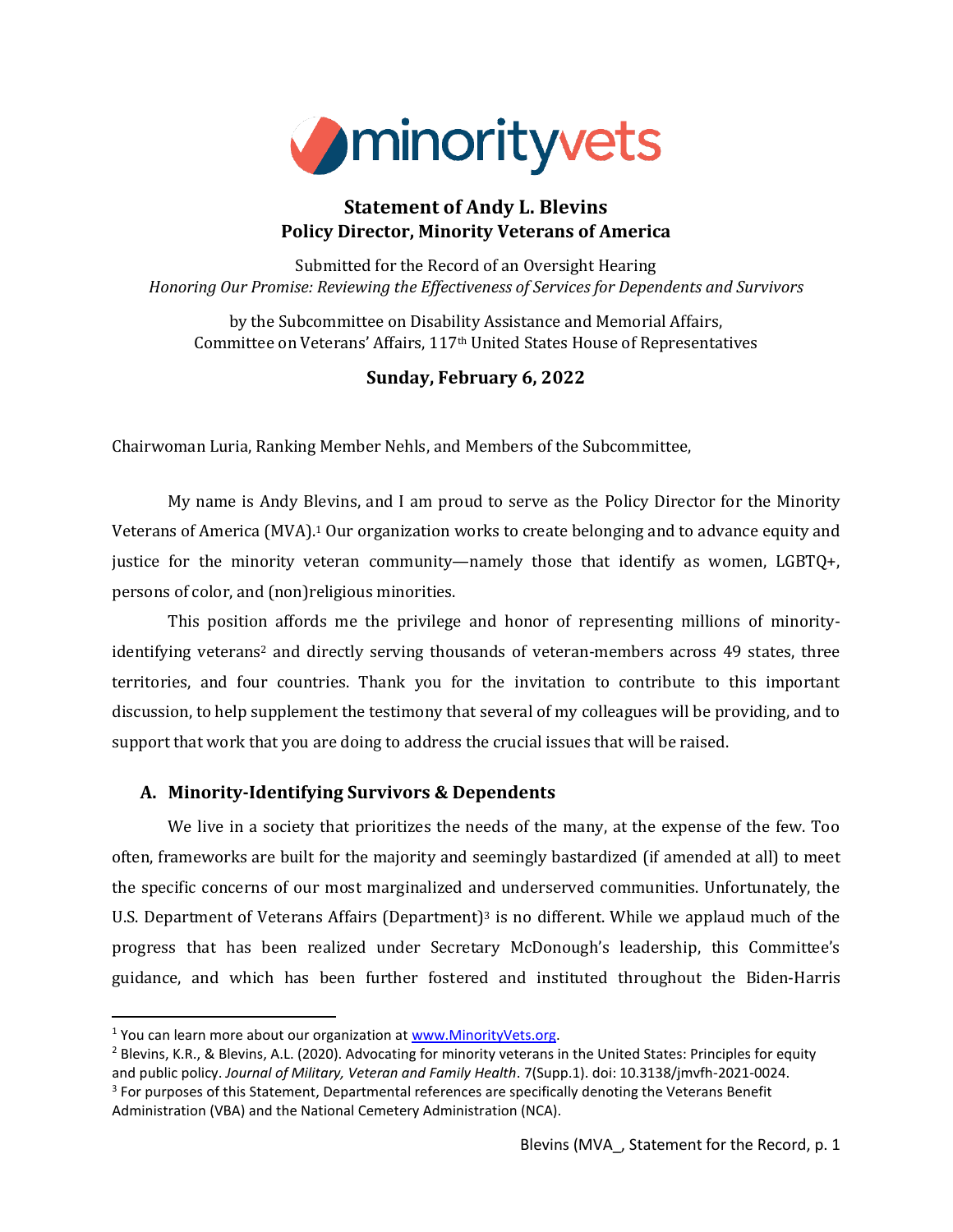Administration, there remains a great deal of work that can only be addressed through the acknowledgment of past and existing inequities and injustices.

## **a. Codified Definition of Marriage (38 CFR § 3.50)**

Title 38 of the Code of Federal Regulations dictates how the Department is to serve the veteran community through the provision of benefits, services, and programs. All programs which allow for such provisions to be bestowed upon a veteran's spouse or survivor must meet the definition as dictated in section 3.50:

- (a) **Spouse.** "Spouse means a person of the opposite sex whose marriage to the veteran meets the requirements of  $\S 3.1(j).4$
- (b) **Surviving Spouse.** Except as provided in § 3.52,<sup>5</sup> "surviving spouse" means a person of the opposite sex whose marriage to the veteran meets the requirements of  $\S 3.1(j)$  and who was the spouse of the veteran at the time of the veteran's death and:
	- a. Who lived with the veteran continuously from the date of marriage to the date of the veteran's death except where there was a separation which was due to the misconduct of, or procured by, the veteran without the fault of the spouse; and
	- b. Except as provided in § 3.55, has not remarried or has not since the death of the veteran and after September 19, 1962, lived with another person of the opposite sex and held himself or herself out openly to the public to be the spouse of such other person.

We acknowledge that the Department has worked outside the confines of this definition in recent history, though would still urge for codification of this new, working definition. We would recommend striking any reference to "opposite sex" and transitioning gendered terminology to be more inclusive of nonbinary and intersex-identifying individuals: 6

- (a) **Spouse.** "Spouse means a person of the opposite sex whose marriage to the veteran meets the requirements of  $\S 3.1$ (j).
- (b) **Surviving Spouse.** Except as provided in § 3.52, "surviving spouse" means a person of the opposite sex whose marriage to the veteran meets the requirements of  $\S 3.1$ (j) and who was the spouse of the veteran at the time of the veteran's death and:

 $4$  38 CFR § 3.1(j), states "[m]arriage means a marriage valid under the law of the place where the parties resided at the time of marriage, or the law of the place where the parties resided when the right to benefits accrued.

<sup>5</sup> 38 CFR § 3.52 identifies several instances in which an invalid marriage will be deemed valid for Departmental purposes. We would particularly like to draw attention to subsection (c), which states: "[t]he claimant cohabitated with the veteran continuously from the date of marriage to the date of his or her death . . ."

 $6$  There are 1,528 instances within the Code of Federal Regulations which use the reflexive pronoun "themself" (or its derivative) in place of gendered pronouns. Twenty-eight of those instances occur within Title 38 itself.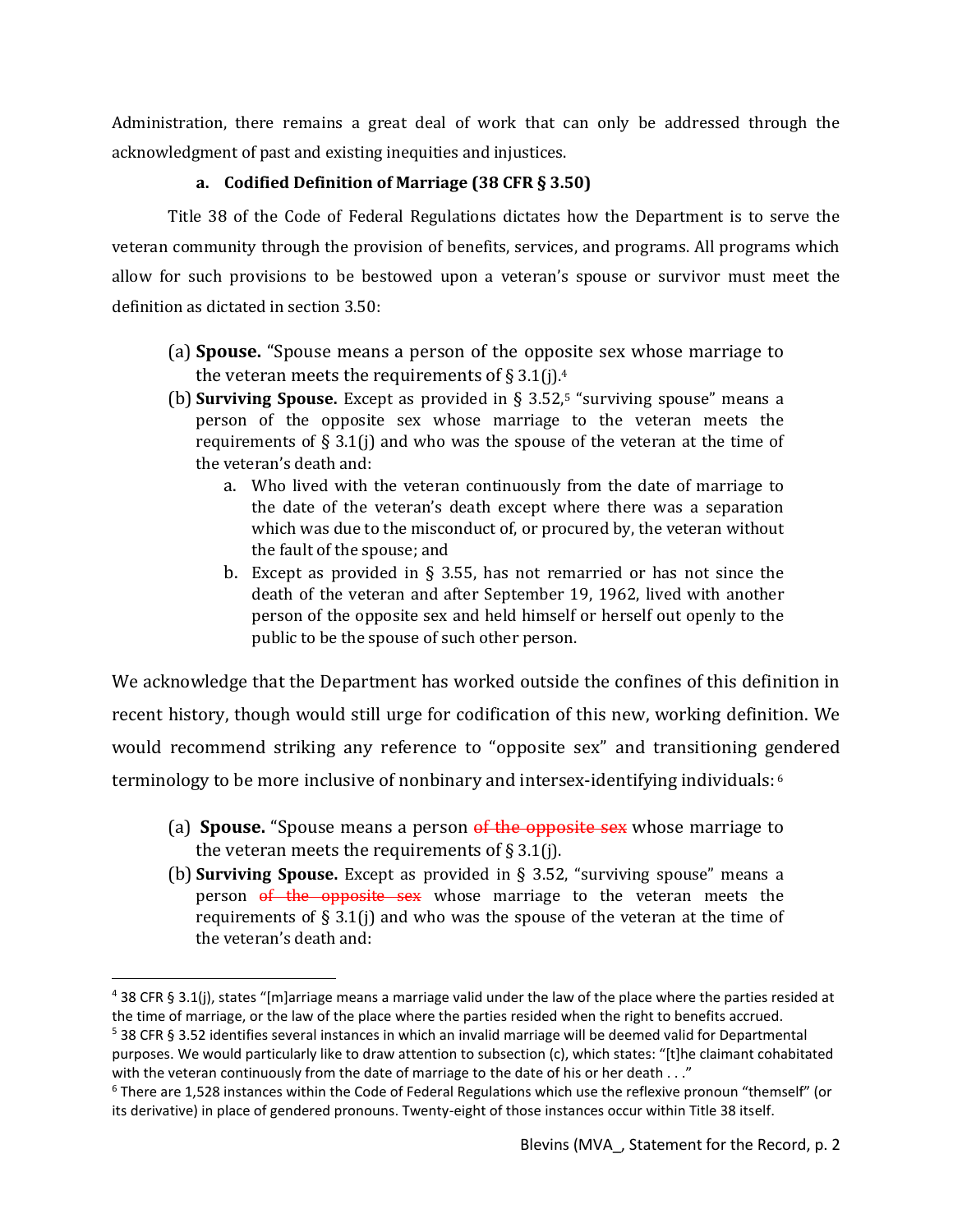- a. Who lived with the veteran continuously from the date of marriage to the date of the veteran's death except where there was a separation which was due to the misconduct of, or procured by, the veteran without the fault of the spouse; and
- b. Except as provided in § 3.55, has not remarried or has not since the death of the veteran and after September 19, 1962, lived with another person of the opposite sex and held himself or herself (themself) out openly to the public to be the spouse of such other person.

### **b. Recognition of Otherwise Illegitimate Marriage or Dependency Status**

Under current regulations, survivors and dependents that do not immediately qualify under the definitions set forth in 38 CFR §§ 3.1(j), 3.50, 3.52, or 3.55, even where they only lack a federal recognition of their marriage, are statutorily barred from receiving due benefits and services.

Section 3 of the so-called "Defense of Marriage Act"<sup>7</sup> denied the federal recognition of samesex marriages. In 2013, the Supreme Court held that such a constraint was a violation of the Fifth Amendment's Due Process Clause.<sup>8</sup> The federal government has only recognized same-sex marriages for the last nine years. It goes without saying that same-sex couples have been in loving and committed relationships, even recognized under some states, for much longer.

Beyond our LGBTQ+ families, the United States has also seen a significant decline in marriage patterns among racial and ethnic minority-identifying veterans for a myriad of social and economic reasons, <sup>9</sup> wherein couples remain in committed and loving relationships, enjoying the benefits of a traditionally-defined marriage, without the legal recognition beyond common law marriages.<sup>10</sup> Similar patterns have been found in Native American and Aboriginal nations, where individuals are entering into ceremonial and spiritual marriages absent the direct federal or state recognition that the Department necessitates for benefits access.<sup>11</sup> With minority-identifying populations serving at higher percentages per capita, and with indigenous populations serving at

<sup>7</sup> *See* Pub.L. 104-199.

U.S. <sup>8</sup> United States v. Windsor, 570 U.S. 744, 133 S.Ct. 2675, 186 L.Ed.2d 808 (2013).

<sup>&</sup>lt;sup>9</sup> Raley, R.L., Sweeney, M.M., & Wondra, D. (2015). The growing racial and ethnic divide in U.S. marriage patterns. *Future Child*. 25(2): 89-109. Doi: 10.1353/foc.2015.0014.

 $10$  The Department will recognize a common law marriage where a state recognized the union, and the couple meets the requirements as set forth by the state itself. Only 16 states and territories recognize a common law marriage: Alabama (before 2017), Colorado, District of Columbia, Georgia (before 1997), Idaho (before 1996), Iowa, Kansas, Montana, New Hampshire, Ohio (before 1991), Oklahoma, Pennsylvania (before 2005), Rhode Island, South Carolina (before 2019), Texas, and Utah.

 $11$  Lopez, A.S. (2000). Evolving indigenous law: Navajo marriage—cultural traditions and modern challenges. *Arizona Journal of International and Comparative Law*. 17(2); 283-307.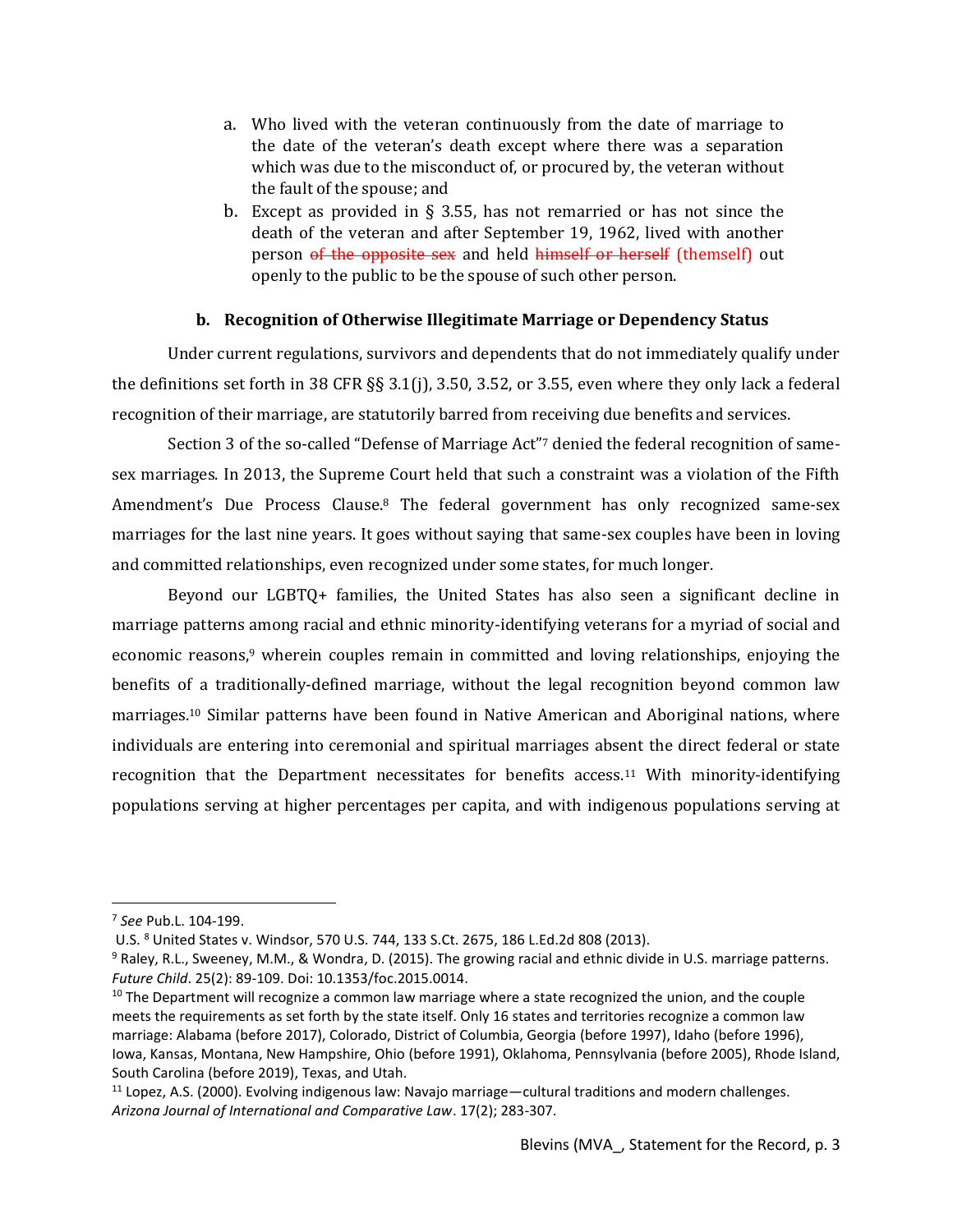rates nearly five times<sup>12</sup> the national average, our communities are disproportionately impacted. These denials perpetuate a cycle of discrimination and harm which the Department and this Committee have vowed to directly address.

We would recommend that existing regulations be amended to base determinations of committed relationships off the same guidance which would otherwise be used in determining whether a valid common law marriage would exist, namely where couples enjoy the benefits of cohabitation for a specified period and hold themselves out to be a committed couple within the community. If this is not possible, we would strongly urge the Department to develop some form of a continuous exception to policy process which would allow veteran families to apply for benefits and services they would be able to access but for the lack of federal recognition of their union.<sup>13</sup>

#### **B. Outreach Efforts**

As has been noted many times by Members of this Committee, the Department's outreach efforts must be re-examined if the programs that are being developed and re-developed are to have any impact on our communities. To that end, we have three recommendations.

#### **(a) Additional and Simplified Guidance.**

It has been brought to our attention, by many in our community, that the existing guidance to aid survivors and dependents in accessing benefits is overly cumbersome and inconsistently contained within print and online formats. We would recommend that the information be boiled down into a simple flow chart, where possible, and clearly highlight what benefits are available, when they are available, how they can be accessed, and any other relevant, additional information.

In addition to aiding survivors and dependents in accessing their own benefits, such guidance will also be instrumental in ensuring that a deceased veteran's care team understands who to contact and with what documents they need to properly inform the Department of a veteran's death to avoid the accrual of any debt on the family's part, where benefits have not been appropriately stopped or re-directed.

A member of our own policy team, with no personal knowledge of accessing or managing Departmental benefits, as would be the case for many surviving loved ones and care teams, spent thirty minutes performing basic searches through the Department's website and through the

<sup>12</sup> *See* Press Release: Udall applauds house passage of Bills improving services for Native American veterans. Released Dec 16, 2020. Available at: [www.indian.senate.gov/news/press-release/udall-applauds-house-passage](https://www.indian.senate.gov/news/press-release/udall-applauds-house-passage-bills-improving-services-native-american-veterans)[bills-improving-services-native-american-veterans.](https://www.indian.senate.gov/news/press-release/udall-applauds-house-passage-bills-improving-services-native-american-veterans)

 $13$  Culturally-competent and compassionate training should be instituted at all entry points to Departmental services to ensure qualifying families are not actually or apparently denied from accession.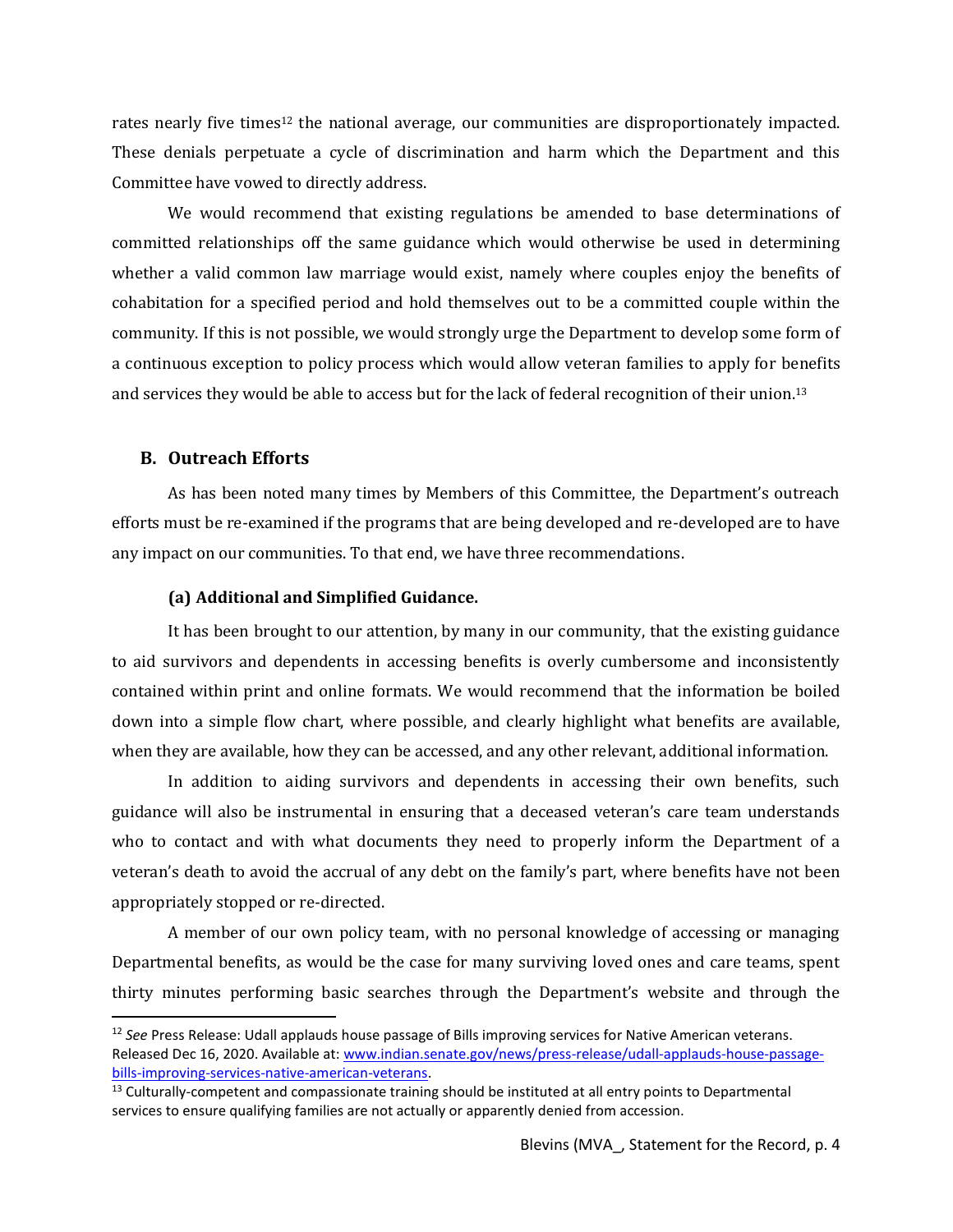Google search engine before he was able to find relevant information about notifying Department officials of a veteran's death. Importantly, the information was found through a third-party website and lacked several of the answers to pre-determined questions.

Especially in the age of COVID, where communication of resources and requirements have moved largely online, it seems unconscionable for such information to not be readily available to grieving loved ones. Not only does this cause unnecessary hardship on these community members, but it also significantly decreases the faith and trust that these individuals have in the knowledge that the Department is adequately prepared to assist and support them when they need it most.

#### **(b) Targeted Partnerships with Minority-Serving Organizations.**

The Minority Veterans of America has consistently assisted our members in accessing state and federal benefits for our veteran-members and their families, either directly or through close community partnerships. It has been disheartening to see our efforts diminished by continued organization-Department partnerships with entities that are silent on the need to equitably provide outreach to subjugated populations. As innate Departmental endorsements lead to continued and sustained resource aggregation of these larger organizations, our competitive reach and impact can be sustained solely through the gratuitous redirection of staff and volunteer resources.

Minority-focused, veteran-serving organizations exist not gratuitously, but out of necessity. The larger organizations that many of our members pledged to following their discharge from active service were ill-prepared to provide needed support or to advocate for their interests. Our own organization was created nearly five years ago after our co-founders experienced malicious racist and sex-based discrimination even where they served in leadership capacities. Unfortunately, the impact of this fallout was not contained to these organizations—rather, these veterans lost faith in the entire veteran support community, and the collective consequence has resulted in a systemic repudiation of even supportive Departmental and conventional veteran community programs.

Many veterans that have become disenfranchised with the major veteran service organizations and the Department are reaching out to and joining organizations like ours because we are able to provide the information, support, community, and advocacy that they so desperately need. Groups like the Minority Veterans of America have successfully built an enduring relationship with these former servicemembers and their loved ones and have been able to help our members gain access to life-saving or life-changing services and information. If the intended changes and novel ideas discussed and developed through these Hearings are to have any impact on our most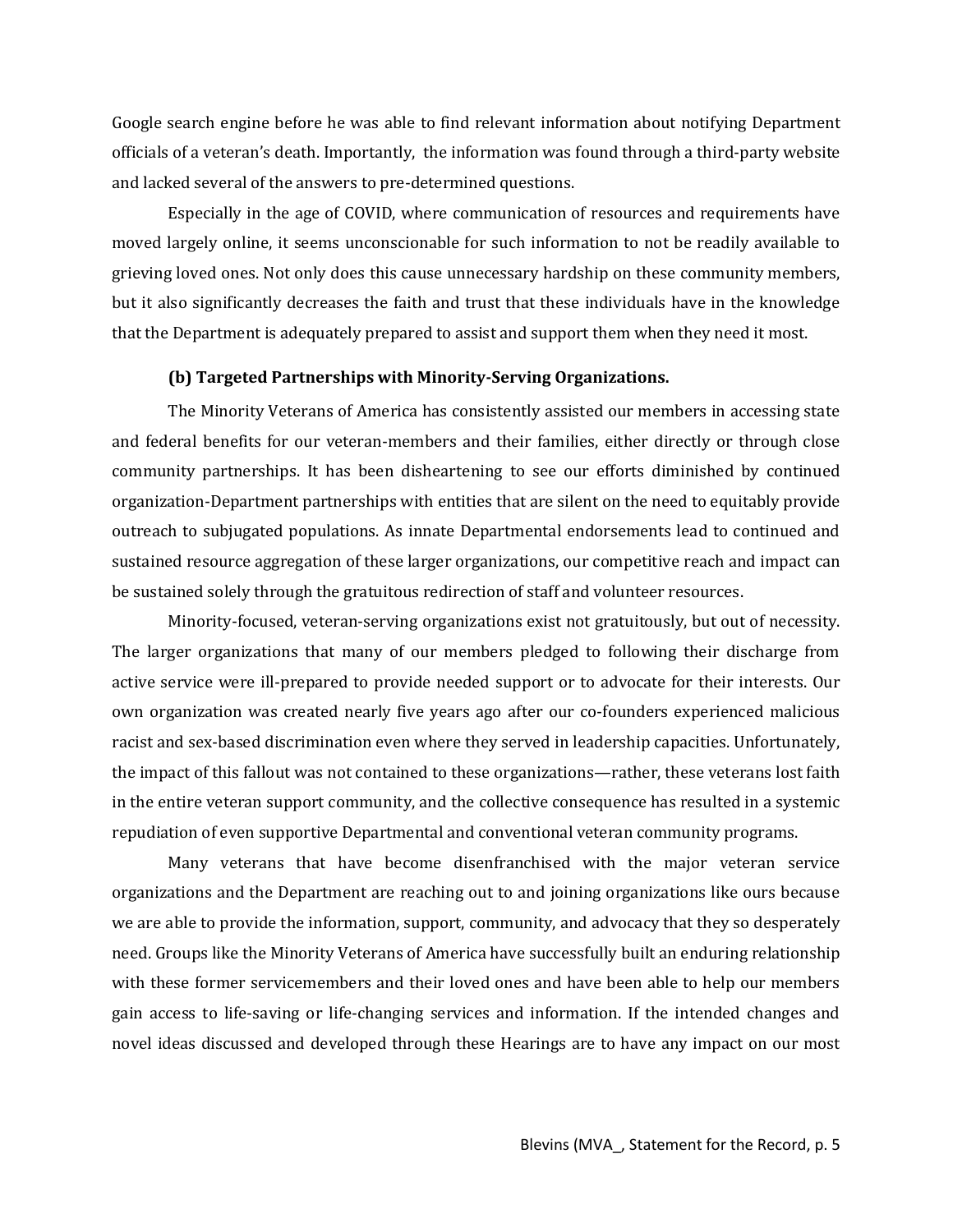marginalized and underserved veteran populations, the Department must begin utilizing the reach that organizations like our own can provide through targeted partnerships.<sup>14</sup>

Such partnerships would do more than allow for our organization to relay relevant information to our members in a more streamlined fashion. It will also indicate to our members that reinvigorated Departmental leadership has recognized and now understands the harm caused by their actual and/or apparent rejection from veteran-centric spaces and programs. It would signal to our communities and external stakeholders that the Department is finally prioritizing them and that they can allow themselves enough vulnerability to heal from the harm they have experienced and to accept the due and necessary assistance that their selfless service demands.

### **(c) Mandate of Continuous and Culturally-Informed Trainings.**

In vein with the reasoning for suggestion (b) above, ill-informed and prejudiced veteran service organizations and officers have served to both establish and preserve the notion of estrangement felt by many of our members. After working with established yet obstructive Departmental personnel or VSOs, often recommended to them by community organizations or the Department itself, we have found that minority-identifying veterans are less likely to approach a second employee or VSO for further assistance, directly causing their benefits to be "left on the table."

As an organization, we have long advocated for the mandate of continuous and culturallyinformed trainings. Minority veterans have a long history of experiencing both discrimination and stigmatization in veteran-centric spaces. It is crucial that ignorance and misinformation about minority veteran populations be addressed through education initiatives not just within the Department's employees and contractors, but within accredited VSOs as well. Such initiatives should be developed and provided to all Department points of entry to ensure that no veteran is erroneously or discriminatorily prevented from accessing Departmental services or benefits.

## **C. Other Considerations**

We have identified other considerations which we would like to bring to your attention:

### **(a) Department Directed Resources**

It is our understanding that the Department's Office of Survivors Assistance<sup>15</sup> presently employs only two staff members. A quick search through open job opportunities within the federal

<sup>14</sup> *See* Blevins & Blevins, Principle 4.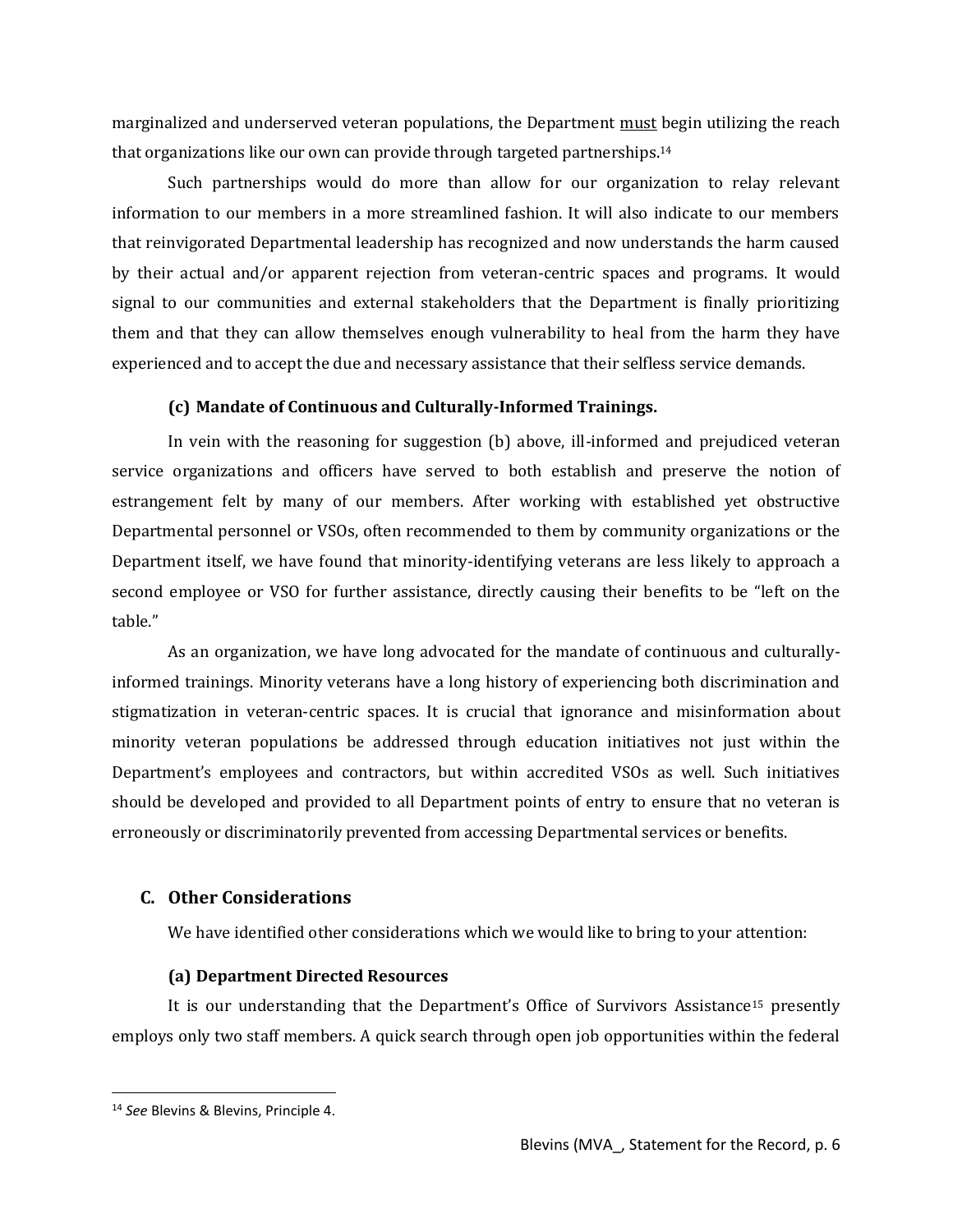government that directly mention "survivor assistance" revealed only nine positions,<sup>16</sup> none of which were located within the Department. Through our cursory research we have likewise found no evidence that points to the Department actively preparing to increase the number of positions in this office in the foreseeable future.

Veterans that served during the Korean and Vietnam Wars are quickly aging and approaching the end of their lives. Additionally, as has been thoroughly discussed by this Committee, younger generations of veterans are dying earlier due to health complications that resulted from their toxic exposures. If we follow the most recently calculated U.S. death rate projections, and with the understanding that a mere quarter of the qualifying survivors and dependents contact the Department for assistance, these two staff members are being tasked with assisting the survivors and families of more than 41,500 deceased veterans every year.<sup>17</sup> This breaks down to approximately 20 veterans every hour, assuming no sick or vacation days.

It would be unreasonable for anyone to expect these two staff members to provide the quality and comprehensive service that each family deserves even under the most exceptional and extraordinary circumstances. As the death rates of our veterans continues to climb, it is imperative that the Department divert much needed resources and capital towards this office and that it ensures appropriate scaling be built into future budgets and strategic plans to better serve its constituency.

#### **(b) Public Acknowledgments**

We would encourage that future pieces of legislation that are intended to address the disparate impact many of our marginalized communities have felt include content that would relay the recognition of and remorse for those inappropriate denials and obstructions. Such acknowledgments and statements from Congress, and the Department, are essential in restoring

<sup>15</sup> *See* [www.va.gov/survivors.](https://www.va.gov/survivors/) *See also, generally* P.L. 110-389, Title II, Sec. 222, Oct. 2008. Available at: [www.govinfo.gov/content/pkg/PLAW-110publ389/pdf/PLAW-110publ389.pdf.](https://www.govinfo.gov/content/pkg/PLAW-110publ389/pdf/PLAW-110publ389.pdf)

<sup>16</sup> *See generally* [www.USAJobs.gov.](http://www.usajobs.gov/) 

<sup>&</sup>lt;sup>17</sup> According to the United Nations most resent population projections, the United States is seeing a death rate of 0.9075% of its population annually (not accounting for deaths due to the coronavirus pandemic). *See* United Nations. (2019). *World Population Prospects*. Population Division. Available at [www.population.un.org/wpp/.](https://population.un.org/wpp/) According to the Department, approximately 18.3-million veterans served during the Korean, Vietnam, Gulf, and Post-9/11 wars. *See* National Center for Veterans Analysis and Statistics. (2021). *Veteran Population.* U.S. Department of Veterans Affairs. Available at www.va.gov/vetdata/Veteran Population.asp. Notably, this statistic does not account for the heightened risk of death by suicide among the veteran population.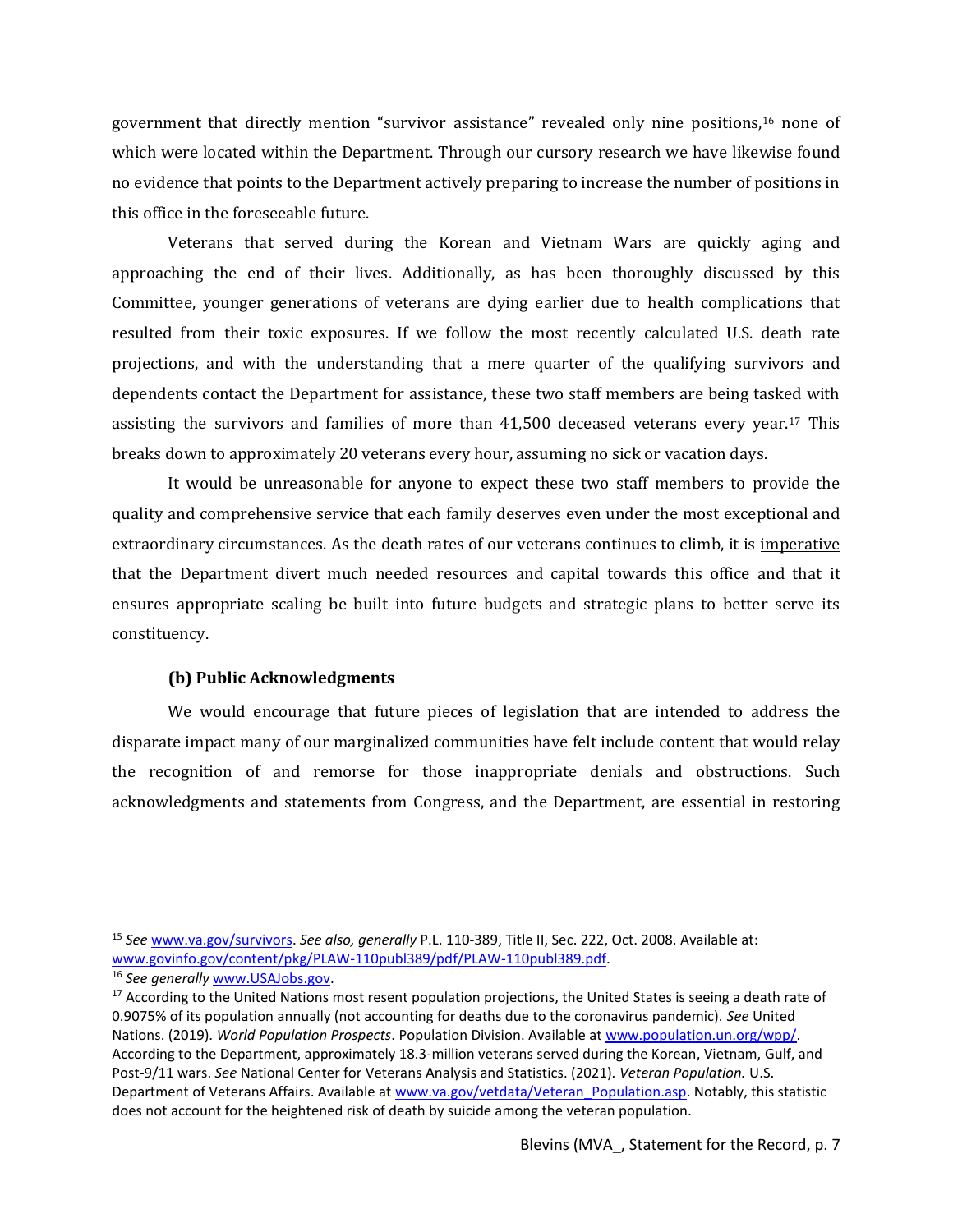the faith and confidence that many of our veterans, their dependents, and their survivors have lost in expecting equitable and just treatment and access to due services and benefits.<sup>18</sup>

### **(c) Comprehensive Data Collection**

Members of our community show up not with singular identities, but with intersecting and overlapping characteristics, the weight of which impacts and compounds many of the factors that we are proactively seeking to address through this oversight hearing. While studies of veterans and their dependents increasingly include minority veterans, there remains a lack of issue- and identityspecific comprehensive studies.

This lack of research-based data has translated into barriers to access, gaps in services, and an attitude of provisional credit toward the advocacy work being done by and for minority veterans. To understand the needs of minority veterans more accurately and to advocate on their behalf more effectively (and on the behalf of their loved ones), we need a wealth of data that can only come from comprehensive studies and dataset inclusion. These studies must be structured to explicitly identify barriers that may exist between marginalized communities, within specific marginalized populations, and at the intersection of various facets of identity (e.g., race/ethnicity, class, gender identity, sexual orientation, religion, ability, rural vs. urban, etc.).

### **(d) "Bad Paper" Discharge Veterans**

I would be remiss if I did not advocate on behalf of our community members that have received less than honorable discharge characterizations and entry level separations, many of whom do not attempt to access benefits, services, or end of life care and support programs for themselves or their families largely because they feel or are told that they are not eligible for such services and guidance.

Actions and behaviors considered to be misconduct or criminal in nature are often categorized without consideration of the impact that mental health issues and military sexual trauma (MST) have on service members. The prevalence of post-traumatic stress (PTS) and traumatic brain injuries (TBIs) among service members has been noted in relation to "bad paper discharges."<sup>19</sup> Despite efforts to increase screening for mental health conditions in the military, many service members with PTS symptoms do not seek mental health care due to widespread

<sup>&</sup>lt;sup>18</sup> For an example of such an inclusion, please reference, Section 3 of the Justice for Women Veterans Act (H.R. 2385), as authored by Representative Julia Brownley (CA-26). Available a[t /www.congress.gov/bill/117th](https://www.congress.gov/bill/117th-congress/house-bill/2385?q=%7B%22search%22%3A%5B%22HR+2385%22%2C%22HR%22%2C%222385%22%5D%7D&s=1&r=1)[congress/house-bill/2385.](https://www.congress.gov/bill/117th-congress/house-bill/2385?q=%7B%22search%22%3A%5B%22HR+2385%22%2C%22HR%22%2C%222385%22%5D%7D&s=1&r=1)

 $19$  The term "bad paper discharge" commonly refers to military discharge characterizations that are not fully Honorable. This includes characterizations listed as Other Than Honorable (OTH), Bad Conduct (BCD), and Dishonorable.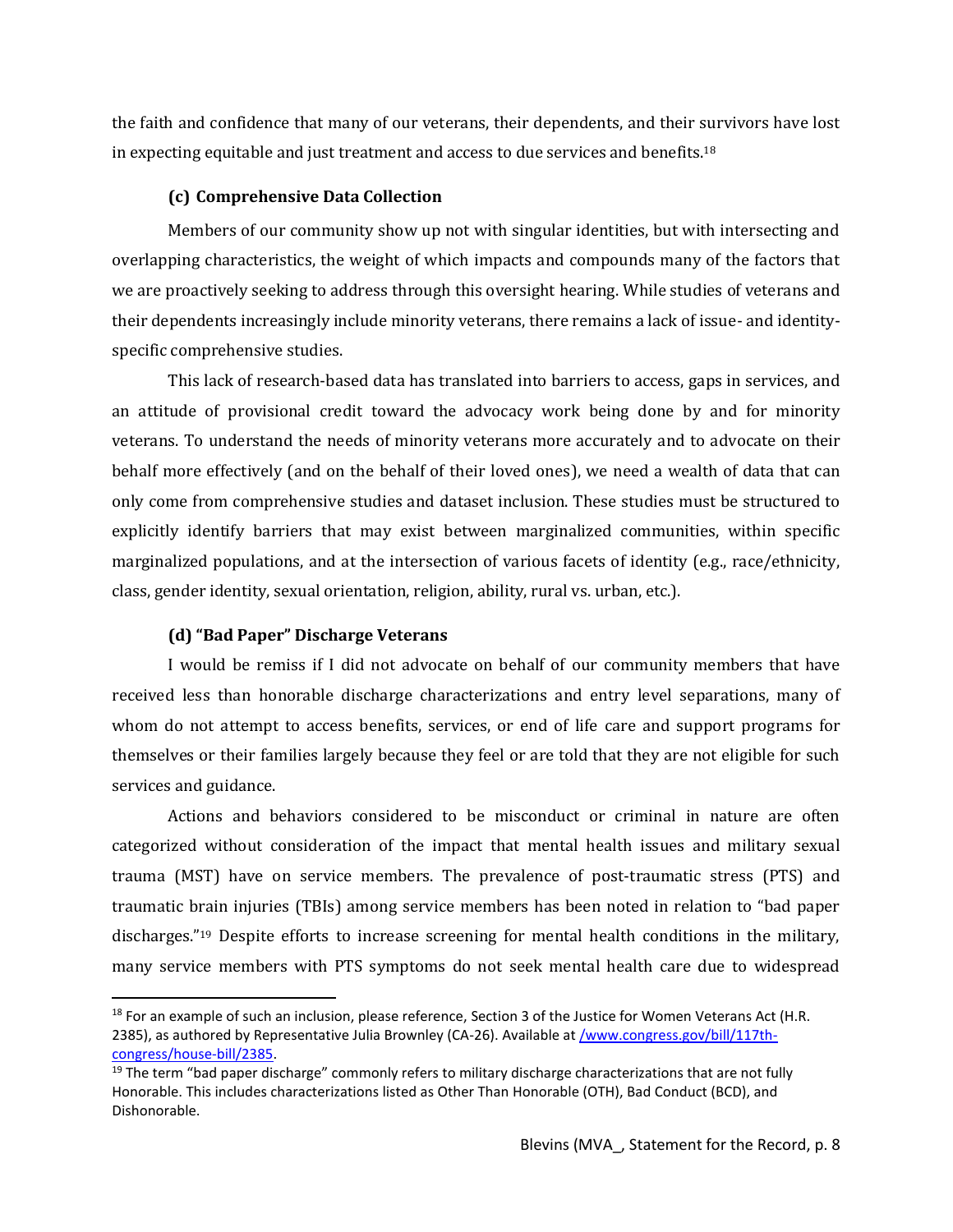stigmatization and fear of losing their careers. This stigmatization extends into their transition to the civilian sector. To cope with symptoms of PTS, including the traumatic effects of MST, many service members self-medicate by using illicit substances and alcohol as a substitute for professional mental health care. The existence of other justiciable and cultural categories for understanding behaviors and actions make their expressions illegible in the framework of mental health and MST. These include insubordination, failure to appear, absent without leave, and, at times, malingering.

More than 500,000 veterans across all military branches have received an administrative "Other Than Honorable" (OTH) discharge.<sup>20</sup> Despite their service, veterans are being turned away from the VA, unable to even *apply for*, let alone access, their benefits. Even when help is offered, as in the VA's 2017 mental health pilot program from bad paper veterans, only limited access to care is granted, and the stigma associated with their status as a veteran with a bad paper discharge prevents many from fully engaging in the limited care or access to services that they receive. This deprivation is more insidious in the lives of minority veterans given the pervasive bias and structural discrimination they experience regularly based on their identity and status in society. Even when minority veterans have been discharged under other than dishonorable conditions, they have been ostracized from the veteran community, turned away from the VA, been prevented from using their hard-earned benefits, and made to feel as if their service was underappreciated and undervalued by the very people with whom and for whom they served. Bad paper discharges compound the already unjust and inequitable social and structural conditions which categorically disadvantage minority veterans.

Taken together, these various barriers explain the higher rates of homelessness, substance abuse, incarceration, and death by suicide among minority veterans. The discrimination that exists in the process of deciding whether a minority veteran receives a bad paper discharge is inextricable from larger societal attitudes and structures which foster and perpetuate racism, sexism, homophobia and transphobia, and religious discrimination. The structural barriers that come with a bad paper discharge are not mere quality of life abatements for our nation's minority veterans. They are, unfortunately and regularly, a matter of life and death. We would strongly recommend that the Departments of Defense and Veterans Affairs, and their corresponding Administrations, take special care in working with bad paper and entry-level separated veterans as they transition

<sup>&</sup>lt;sup>20</sup> Alaigh, P. 2017. "Access to Mental Health Services for Other Than Honorable Discharged Servicemembers." Undersecretary for Health Memorandum. Washington, DC: Department of Veterans Affairs[.](https://www.va.gov/vhapublications/ViewPublication.asp?pub_ID=5350) [www.va.gov/vhapublications/ViewPublication.asp?pub\\_ID=5350.](https://www.va.gov/vhapublications/ViewPublication.asp?pub_ID=5350)